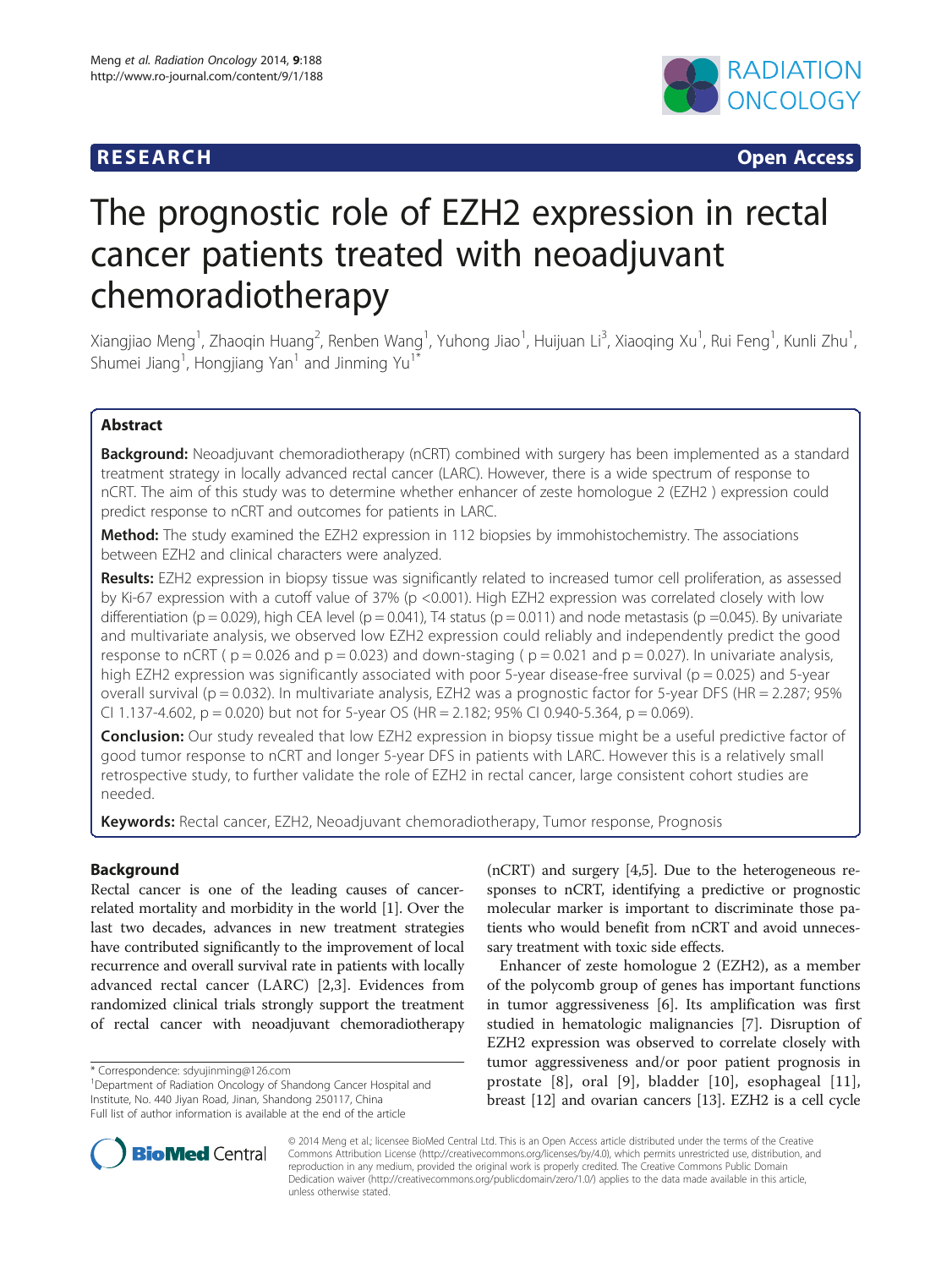regulator and the expression of EZH2 delays upon tissue maturation and differentiation [[14](#page-7-0)]. Over-expression of EZH2 was also observed to shorten the G1 phase of the cell cycle and lead to accumulation of cells in the S phase [[15](#page-7-0)], which might play a critical role in radioresistance [[11,16](#page-7-0)]. Furthermore, as an essential downstream target of pRB/E2F pathway, EZH2 is a critical mediator of E2F function [[15](#page-7-0)]. E2F1 has been observed to be associated with radiosensitivity and/or chemosensitivity in certain types of tumors [\[17-19\]](#page-7-0). In esophageal squamous cell carcinoma (ESCC), high EZH2 expression was significantly correlated with lack of clinical complete response to CRT  $(p = 0.028)$  and poor disease-specific survival  $(p < 0.001)$ [[11](#page-7-0)]. In atypical teratoid/rhabdoid tumor (ATRT), targeted disruption of EZH2 by RNAi or pharmacologic inhibition strongly impaired cell growth, suppressed cell self-renewal, induced apoptosis, and potently sensitized these cells to radiation [\[16\]](#page-7-0).

However, there is limited study concentrating on the predicting role of EZH2 in LARC. In the present study we examined the expression of EZH2 protein in pretreatment biopsies by immunohistochemistry (IHC), so as to determine whether EZH2 expression has predictive value of nCRT response and prognosis in patients with LARC.

## Materials and methods

## Patients and clinical assessment

The clinicopathological characteristics were reviewed retrospectively for the purpose of the study. All patients were diagnosed with primary rectal adenocarcinoma confirmed by rigid rectoscopy. Before treatment, tumor-nodemetastasis (TNM) stage was determined by a series of examination including physical examination, carcinoembryonic antigen (CEA) serum level, chest computed tomography (CT), contrast-enhanced CT and/or magnetic resonance imaging (MRI) of the abdomen and pelvis. TNM stages were reported according to the American Joint Committee on Cancer (AJCC) [\[20](#page-7-0)]. Informed consents were obtained from all patients and the research protocols were approved by the Ethics Committee of Shandong Cancer Hospital and Institute.

## Multimodal treatment

112 patients received concurrent chemotherapy and radiotherapy followed by surgery. In brief, patients underwent whole pelvis preoperative radiotherapy with a dose of 50.4 Gy in 28 fractions using three-dimensional conformal irradiation or four-field box technique. Concurrent chemotherapy regimens include continuous infusion of 5-fluorouracil  $\pm$  oxaliplatin or capecitabine  $\pm$  oxaliplatin. Four to six weeks after the completion of nCRT, total mesorectal excision (TME) was performed.

#### Pathologic assessment

Histopathologic examination was performed by two pathologists who were blinded for all clinical data. Pathologic TNM staging was performed on the surgical specimens to assess for tumor down-staging according to the current classification [\[20\]](#page-7-0).

Tumor response was also evaluated using the tumor regression grade (TRG) system proposed by Dworak et al. [[21](#page-7-0)]. Details as follows: grade 0, no regression; grade 1, minor regression; grade 2, moderate regression; grade 3, good regression; and grade 4, total regression, no viable tumor cells. In the present study, TRG 3 and 4 were defined as "good response" while TRG 0–2 were defined as "poor response."

#### Immunohistochemistry

Tumor samples were collected from pretreatment tumor biopsies in 112 patients who received nCRT. The EZH2 and Ki-67 status was assessed using paraffin-embedded tissue samples that were cut into  $5 \mu m$  slices. The process of staining was performed according to the product protocol. Briefly, all sections were deparaffinized in xylene and rehydrated with distilled water through a graded series of ethanol solutions. Antigen retrieval was performed under high pressure for 2 minutes. Nonspecific binding was blocked by the application of serum at 37°C for 15 minutes (Beijing Zhongshan Golden Bridge Biotechnology Company, Beijing, China). For EZH2, the sections were stained with primary monoclonal rabbit anti-human EZH2 antibody ( Abcam, Cambridge, UK) in humidified chamber at 37°C for 60 minutes, with a diluted ratio of 1:200. Secondary goat anti-rabbit antibody was incubated at 37°C for 30 minutes (Beijing Zhongshan Golden Bridge Biotechnology Company, Beijing, China). For Ki-67, the sections were stained with primary monoclonal mouse anti-human Ki-67 antibody (Beijing Zhongshan Golden Bridge Biotechnology Company, China) in humidified chamber at 37°C for 60 minutes, with a diluted ratio of 1:100. Secondary goat anti-mouse antibody was incubated at 37°C for 30 minutes. Both EZH2 and Ki-67 expression were visualized using 3,3'-diaminobenzidine (DAB) and subsequently counterstained with hematoxylin.

Two independent observers who were blinded to the clinicopathologic parameters performed scoring using a previously validated scoring system for EZH2 expression [[10,11,22,23\]](#page-7-0). This system scores nuclear EZH2 expression by recording the percentage of positive nuclei staining for the EZH2 protein, irrespective of staining intensity. EZH2 staining was classified into 2 groups: high expression, when at least 50% of the cells showed positive immunoreactivity in the nuclei and low expression, when positive cells were less than 50%. For Ki-67 immunohistochemistry, the percentage of positive nuclei staining tumor cells was assessed in five representative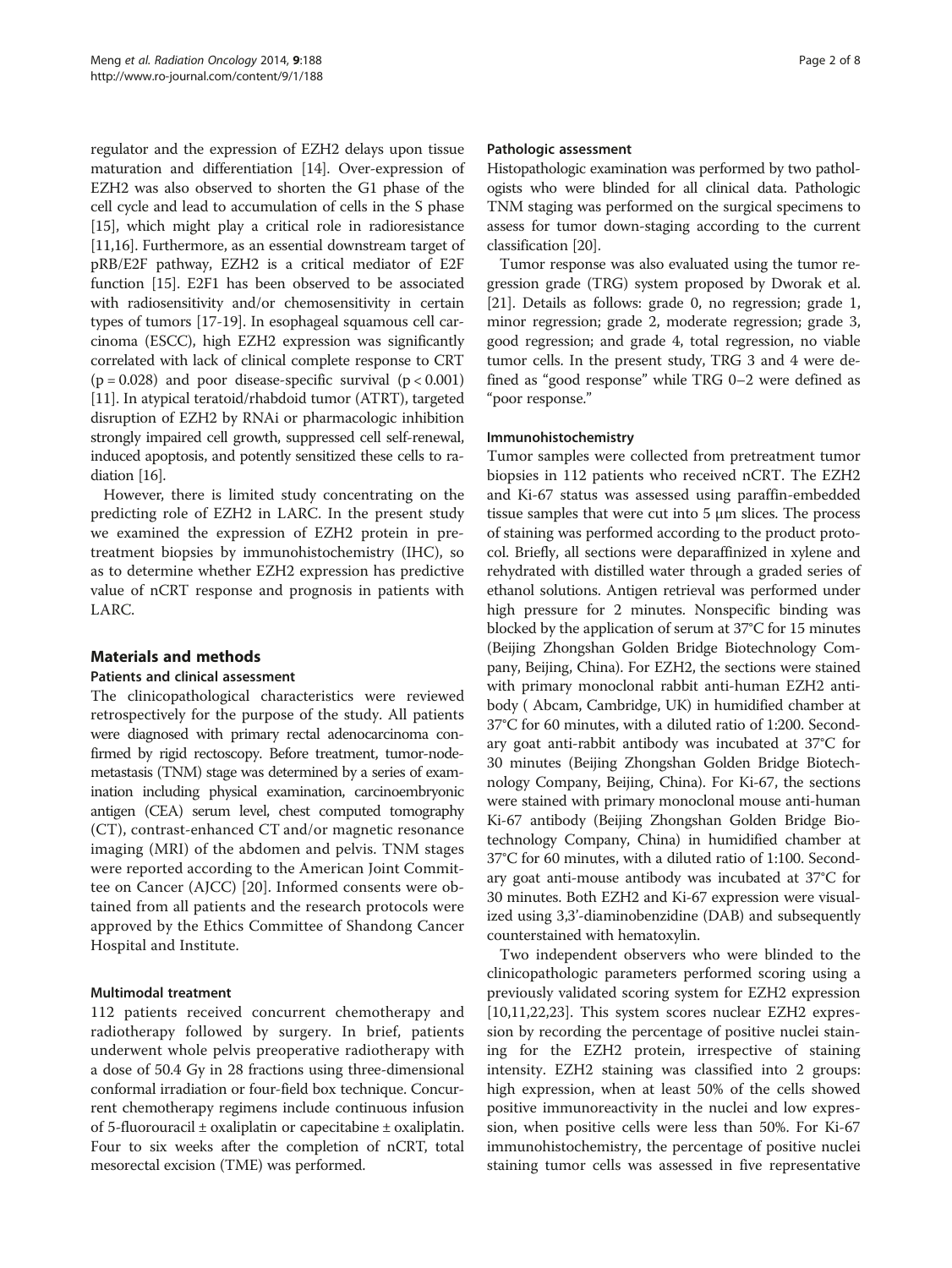visual fields. A cutoff was then chosen at the median value, dividing the samples in low or high nuclear Ki-67 expression.

#### Follow-Up

Patients underwent a standardized post-treatment followup including physical examinations, CEA serum level, peripheral blood cell count, chest X-ray, every 3 months for the first 2 years and every 6 months thereafter. Patients also underwent abdominal and pelvic CT or MRI every 6 months. Colonoscopy was performed within 1 year after treatment and then once every 2–3 years. The median follow-up was 56 months.

#### Statistical analysis

For all the statistical analysis, Statistical Product and Service Solutions (SPSS17.0) was used. The chi-squared test was also performed to assess the association between pathologic factors including EZH2 expression and tumor response. A multivariate stepwise logistic regression analysis was performed in order to determine the independent prediction of all variables that were significant in the univariate analysis. The associations between EZH2 protein expression and Ki-67 was also analyzed by Chi-square test. For survival analysis, overall survival (OS) was defined as the time from diagnosis to death from any causes and was censored at the date of last contact for surviving patients. Disease free survival (DFS) was defined as the time from diagnosis to any evidence of local or systemic cancer recurrence. The impact of the EZH2 status on OS and DFS was determined using Kaplan-Meier method for the univariate survival analysis and Cox proportional hazards model for the multivariate survival analysis. The p values < 0.05 was considered statistically significant differences.

## Results

## Patient characteristics

The clinicopathological parameters of the 112 patients was detailed in Table 1. There were 62 cases assessed as clinical T3 ( $cT3$ ) while 50 cases as clinical T4 ( $cT4$ ) and 38 patients assessed as clinical N0 (cN0) while 74 patients assessed as  $cN<sub>+</sub>$ . There were 52 cases with  $CEA < 3.4$  ng/ ml and 60 cases with  $CEA \geq 3.4$  ng/ml. With respect of tumor localization, 39 tumors were localized in <6 cm and 73 localized in >6 cm from the anal verge. There were 44 cases assessed as pathological T1-2 (pT1-2) while 68 cases as pathological T3-4 (pT3-4) and 67 patients assessed as stage pathological N0 (pN0) while 45 patients assessed as pathological  $N + (pN+)$ . A comparison of pretreatment staging results and histopathologic diagnosis after surgery revealed AJCC down-staging in  $52.7\%$  patients (n = 59). Tumor regression grade analysis showed good response (TRG 3 and TRG4) in 47.3% patients  $(n = 53)$ .

#### Table 1 Correlations between EZH 2 expression and clinicopathological parameters

| Clinicopathological           | Cases     | <b>EZH 2 expression</b> | p    |         |
|-------------------------------|-----------|-------------------------|------|---------|
| parameters                    | $n = 112$ | Low                     | High | value   |
| Gender                        |           |                         |      |         |
| Male                          | 71        | 32                      | 39   | 0.530   |
| Female                        | 41        | 21                      | 20   |         |
| Age(years)                    |           |                         |      |         |
| <62                           | 49        | 26                      | 23   | 0.283   |
| $\geq 62$                     | 63        | 27                      | 36   |         |
| Histology                     |           |                         |      |         |
| Differentiated                | 64        | 36                      | 28   | 0.029   |
| Undifferentiated              | 48        | 17                      | 31   |         |
| CEA(ng/ml)                    |           |                         |      |         |
| < 3.4                         | 52        | 30                      | 22   | 0.041   |
| $\geq$ 3.4                    | 60        | 23                      | 37   |         |
| Distance from anal verge (cm) |           |                         |      |         |
| <6                            | 39        | 20                      | 19   | 0.539   |
| $\geq 6$                      | 73        | 33                      | 40   |         |
| Clinical Tumor status         |           |                         |      |         |
| cT3                           | 62        | 36                      | 26   | 0.011   |
| cT4                           | 50        | 17                      | 33   |         |
| Clinical Node status          |           |                         |      |         |
| CNO                           | 38        | 23                      | 15   | 0.045   |
| $cN+$                         | 74        | 30                      | 44   |         |
| Ki-67                         |           |                         |      |         |
| Low                           | 56        | 42                      | 14   | < 0.001 |
| High                          | 56        | 11                      | 45   |         |

#### Expression of EZH2 in LARC

In this study, protein expression of EZH2 was examined by IHC(Figure [1](#page-3-0)). High expression of EZH2 was observed in 59/112 (52.7%) biopsy specimens from patients underwent nCRT. The median Ki-67 expression is 37%. The association between clinicopathological parameters and EZH2 expression levels were summarized in Table 1. EZH2 expression was significantly related to increased tumor cell proliferation, as assessed by Ki-67 expression with a cutoff value of 37% ( $p < 0.001$ ). High EZH2 expression was correlated closely with low differentiation  $(p = 0.029)$ , high CEA level  $(p = 0.041)$ , T4 status  $(p = 0.011)$ and Node metastasis (p =0.045).

#### Correlation between EZH2 expression and CRT response

To determine the ability of clinicopathological parameters to predict good histopathologic tumor response and down-staging to nCRT, the chi-square test was used (Table [2](#page-3-0)). It seemed that EZH2 low expression could predict the response to nCRT: 30 cases in 53 EZH2 low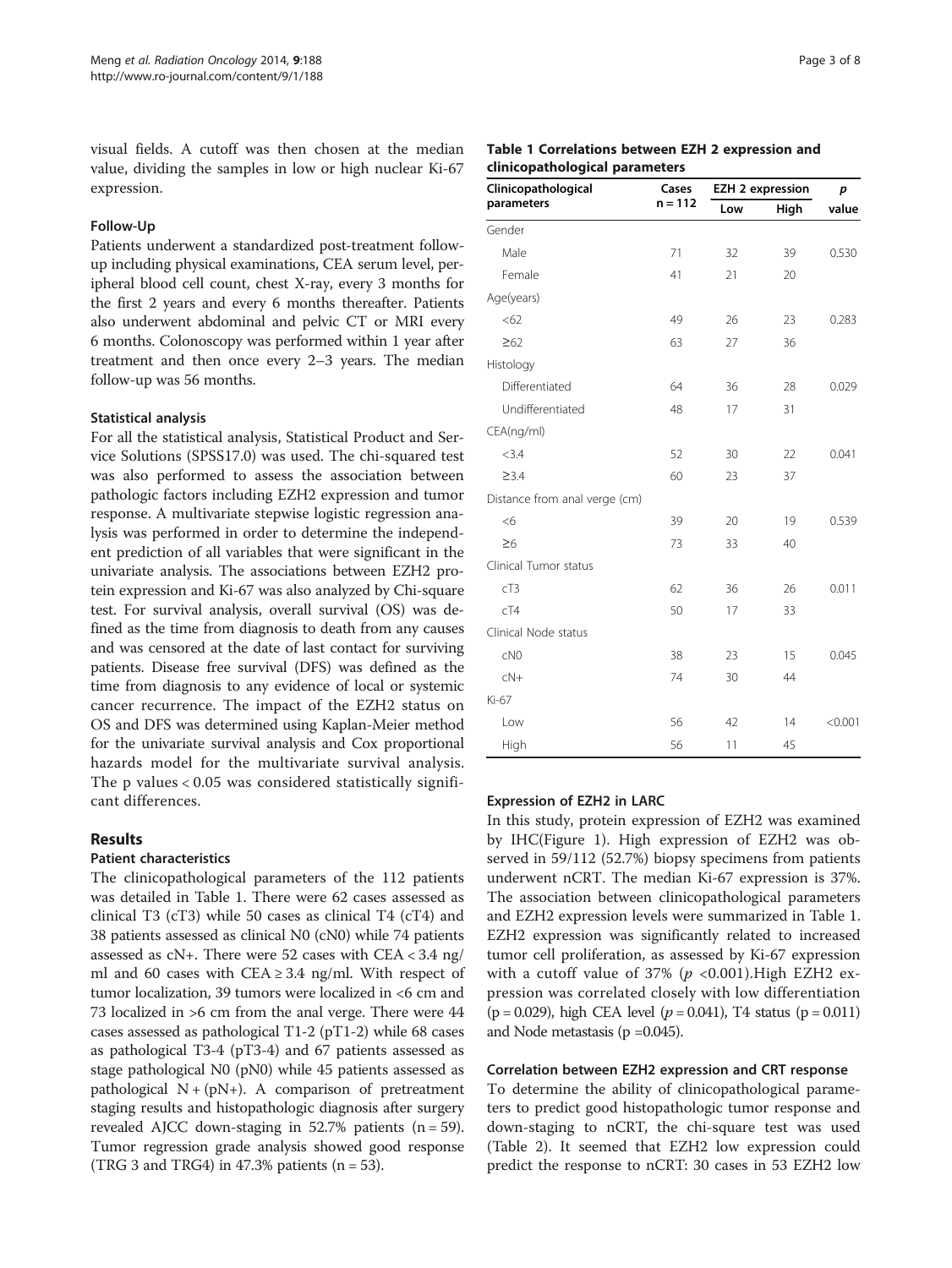<span id="page-3-0"></span>

| <b>Parameters</b>                | Cases     | Tumor regression grade |               | $p$ value | <b>Tumor</b> |                  | $p$ value |
|----------------------------------|-----------|------------------------|---------------|-----------|--------------|------------------|-----------|
|                                  | $N = 112$ | Good response          | Poor response |           | Down-staging | Non-down-staging |           |
| Age                              |           |                        |               |           |              |                  |           |
| < 62                             | 49        | 24                     | 25            | 0.519     | 26           | 23               | 0.943     |
| $\geq 62$                        | 63        | 27                     | 36            |           | 33           | 30               |           |
| Sex                              |           |                        |               |           |              |                  |           |
| Male                             | 71        | 34                     | 37            | 0.511     | 41           | 30               | 0.157     |
| Female                           | 41        | 17                     | 24            |           | 18           | 23               |           |
| Distance from anal verge (cm)    |           |                        |               |           |              |                  |           |
| $<\!6$                           | 39        | 18                     | 21            | 0.924     | 23           | 16               | 0.329     |
| $\geq 6$                         | 73        | 33                     | 40            |           | 36           | 37               |           |
| Histology                        |           |                        |               |           |              |                  |           |
| Differentiated                   | 64        | 28                     | 36            | 0.661     | 31           | 33               | 0.299     |
| Undifferentiated                 | 48        | 23                     | 25            |           | 28           | $20\,$           |           |
| CEA(ng/ml)                       |           |                        |               |           |              |                  |           |
| < 3.4                            | 52        | 30 <sup>°</sup>        | 22            | 0.016     | 33           | 19               | 0.033     |
| $\geq$ 3.4                       | 60        | 21                     | 39            |           | 26           | 34               |           |
| Clinical Tumor status            |           |                        |               |           |              |                  |           |
| cT3                              | 62        | 35                     | 27            | 0.01      | 37           | 25               | 0.099     |
| cT4                              | 50        | 16                     | 34            |           | 22           | 28               |           |
| Clinical Node status             |           |                        |               |           |              |                  |           |
| $\mathsf{C}\mathsf{N}\mathsf{O}$ | 38        | 23                     | 15            | 0.022     | 25           | 13               | 0.046     |
| $cN+$                            | 74        | 28                     | 46            |           | 34           | 40               |           |
| EZH <sub>2</sub>                 |           |                        |               |           |              |                  |           |
| Low                              | 53        | 30                     | 23            | 0.026     | 34           | 19               | 0.021     |
| High                             | 59        | 21                     | 38            |           | 25           | 34               |           |

## Table 2 Correlations between clinicopathological parameters and tumor response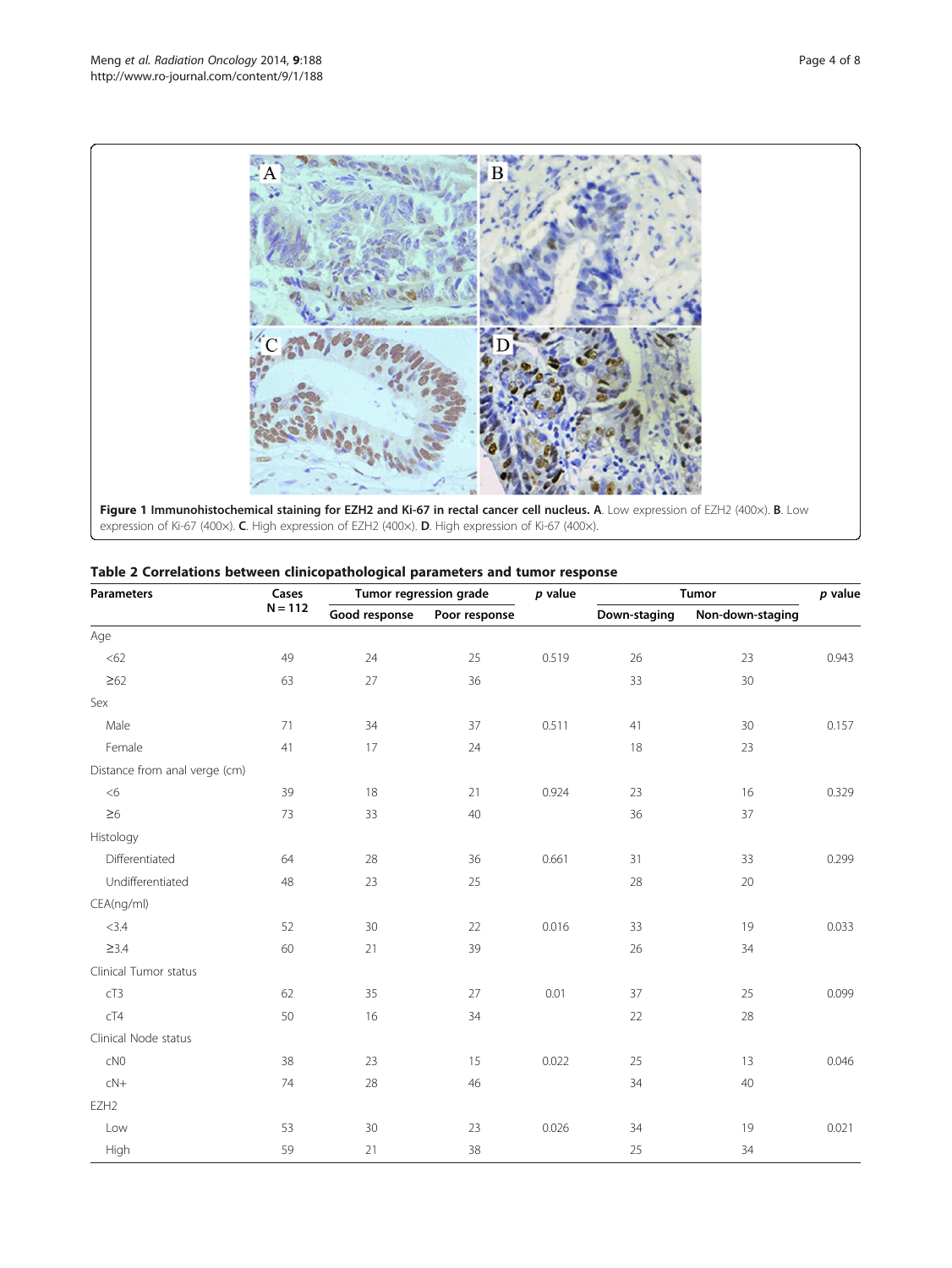expression patients achieved good tumor response while 21 cases in 59 EZH2 high expression patients did  $(p =$ 0.026); 34 cases in 53 EZH2 low expression patients achieved down-staging while 25 cases in 59 high expression patients did  $(p = 0.021)$ . Low CEA level and non node metastasis also showed significant correlation with good tumor regression  $(p = 0.016$  and  $p = 0.022)$  and down-staging  $(p = 0.033$  and  $p = 0.046$ ). Tumors with cT3 were more likely to achieve good response than those with  $cT4$  ( $p = 0.01$ ).

By multivariate stepwise logistic regression analysis, we found low expression of EZH2 showed significant correlation with good tumor regression (OR = 2.684; 95% CI 1.147-6.280,  $p = 0.023$ ) and down staging (OR = 2.476; 95% CI 1.107-5.537, p = 0.027). Moreover, cN was also kept in the model as a predictive factor for good tumor response ( $p = 0.018$ ) and down-staging ( $p = 0.025$ ) (Table 3).

#### Association of EZH 2 expression with Survival

EZH2 status, cN, cT, pathological tumor status (pT) and pathological node status (pN) ,were found to be significantly correlated with 5-year DFS and OS in univariate analysis. As listed in Table 4, among 112 patients who underwent nCRT, the 5-year DFS of 59 patients with EZH2 high expression was significantly poorer than that of 53 patients with EZH2 low expression  $(p = 0.025)$  (Figure [2A](#page-5-0)). In the total study population, EZH2 high expression patients had significant poorer 5-year OS as compared with EZH2 low expression patients  $(p = 0.032)$  (Figure [2](#page-5-0)B). In multivariate analysis, we found the pN was an important prognostic factor both for two end points while the pT was only the prognostic factor of 5-year DFS (Table [5](#page-5-0)). EZH2 was a prognostic factor for 5-year DFS (HR = 2.287; 95% CI 1.137-4.602, p = 0.020) but not for 5-year OS (HR = 2.182; 95% CI 0.940-5.364, p = 0.069) (Table [5\)](#page-5-0).

#### **Discussion**

In this study, we first examined the expression of EZH2 in LARC and its predicting significance in 112 patients

|  |  | Table 3 Multivariate analysis for tumor response |  |  |  |  |  |
|--|--|--------------------------------------------------|--|--|--|--|--|
|--|--|--------------------------------------------------|--|--|--|--|--|

| <b>Parameters</b> | Odds ratio | 95% confidence interval | P value |
|-------------------|------------|-------------------------|---------|
| Good response     |            |                         |         |
| <b>CFA</b>        | 1.940      | 0.822-4.581             | 0.130   |
| cT                | 2.580      | 1.080-6.161             | 0.033   |
| cN                | 2.869      | 1.199-6.864             | 0.018   |
| F7H <sub>2</sub>  | 2.684      | 1.147-6.280             | 0.023   |
| Down-staging      |            |                         |         |
| <b>CFA</b>        | 1.624      | 0.735-3.589             | 0.231   |
| cΝ                | 2.915      | 1.239-6.860             | 0.025   |
| F7H <sub>2</sub>  | 2.476      | 1.107-5.537             | 0.027   |

EZH2: Enhancer of zeste homologue 2; CEA: carcinoembryonic antigen.

|                         | Table 4 Univariate analysis between clinicopathological |
|-------------------------|---------------------------------------------------------|
| parameters and survival |                                                         |

| <b>Parameters</b>                | Cases | 5-year<br>DFS (%) | P value | 5-year<br>$OS(\% )$ | P value |
|----------------------------------|-------|-------------------|---------|---------------------|---------|
| Gender                           |       |                   |         |                     |         |
| Male                             | 71    | 62.8              | 0.631   | 76.7                | 0.354   |
| Female                           | 41    | 64.4              |         | 67.4                |         |
| Age                              |       |                   |         |                     |         |
| <62                              | 49    | 64.2              | 0.615   | 69.9                | 0.476   |
| $\geq 62$                        | 63    | 62.7              |         | 76.4                |         |
| Distance from<br>anal verge (cm) |       |                   |         |                     |         |
| <6                               | 39    | 59.9              | 0.375   | 68.4                | 0.286   |
| $\geq 6$                         | 73    | 66.1              |         | 76.7                |         |
| Histology                        |       |                   |         |                     |         |
| Differentiated                   | 64    | 68.0              | 0.267   | 78.2                | 0.139   |
| Undifferentiated                 | 48    | 56.3              |         | 66.5                |         |
| CEA (ng/ml)                      |       |                   |         |                     |         |
| < 3.4                            | 52    | 68.2              | 0.320   | 77.0                | 0.380   |
| $\geq$ 3.4                       | 60    | 58.9              |         | 66.7                |         |
| Clinical Tumor status            |       |                   |         |                     |         |
| cT3                              | 62    | 70.0              | 0.046   | 81.4                | 0.021   |
| cT4                              | 50    | 54.2              |         | 59.4                |         |
| Pathological Tumor status        |       |                   |         |                     |         |
| pT0-2                            | 44    | 73.3              | 0.034   | 83.4                | 0.019   |
| pT3-4                            | 68    | 56.8              |         | 65.3                |         |
| Clinical Node status             |       |                   |         |                     |         |
| CNO                              | 38    | 78.6              | 0.011   | 84.0                | 0.008   |
| $cN+$                            | 74    | 51.9              |         | 59.5                |         |
| Pathological Node status         |       |                   |         |                     |         |
| pN0                              | 67    | 69.4              | 0.016   | 79.9                | 0.024   |
| $pN+$                            | 45    | 54.5              |         | 61.7                |         |
| EZH <sub>2</sub>                 |       |                   |         |                     |         |
| High                             | 53    | 74.0              | 0.025   | 82.8                | 0.032   |
| Low                              | 59    | 53.8              |         | 64.1                |         |

DFS: Disease free survival; OS:overall survival.

treated with nCRT. Our results showed that the high expression of EZH2 correlated with undifferentiation, high CEA level, T4 status and lymph node metastasis status at diagnosis. By univariate and multivariate analysis, we observed low expression of EZH2 showed significant correlation with good tumor regression ( $p = 0.026$ ) and down-staging ( $p = 0.021$ ), which means EZH2 can reliably and independently predict the response to nCRT with LARC.

The results from the current study are in accordance with the previous studies in other solid cancers [\[11,17](#page-7-0)]. In esophageal squamous cell carcinoma (ESCC), high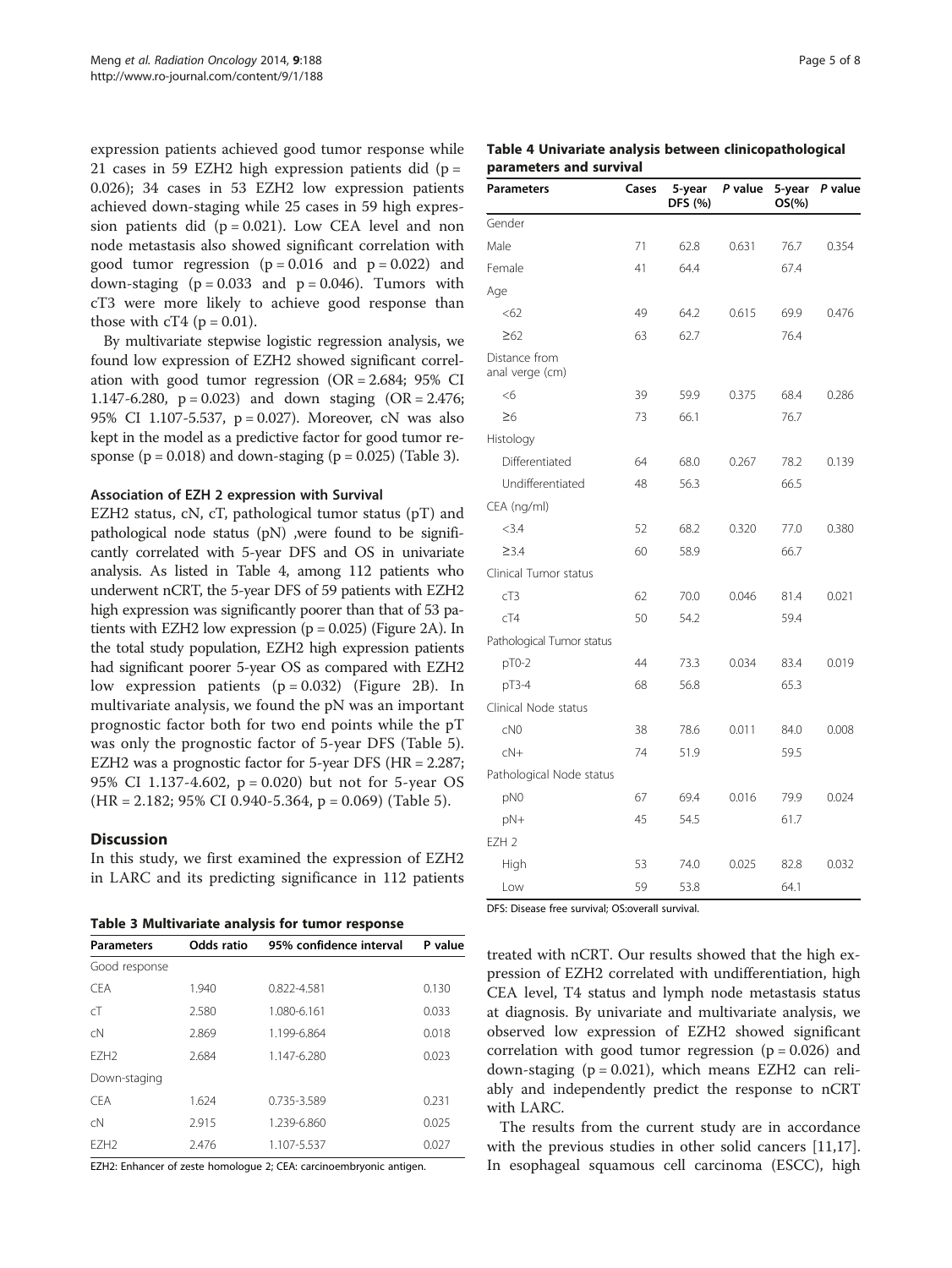<span id="page-5-0"></span>

EZH2 expression was significantly correlated with increased cell proliferation  $(p = 0.009)$  and lack of clinical complete response to CRT  $(p = 0.028)$  [\[11](#page-7-0)]. Pharmacologic inhibition of EZH2 suppressed cell growth and increased radiation sensitivity of ATRT cells [[16\]](#page-7-0). In lung cancer, EZH2 silencing with RNA interference (RNAi) enhances A549 and HTB-56 cell sensitivity to irradiation both in vitro and in vivo [[23\]](#page-7-0).

The sensitivity of chemotherapy and/or radiotherapy is a complex phenomenon and regulated by a series of internal and extrinsic factors, including cell cycle arrest, cell apoptosis, and DNA damage repair [[24](#page-7-0)]. There are two mechanisms possibly associated with resistance to CRT of high EZH2 expression. First, EZH2 is a cell cycle regulator [[14\]](#page-7-0). A cDNA microarray study demonstrated that disruption of EZH2 expression can retard cell proliferation [[25\]](#page-7-0). It is a fact that cells are not equally sensitive to radiation throughout the cell cycle but show

Table 5 Multivariate analysis for survival

| <b>Parameters</b> | <b>Hazard ratio</b> | 95% confidence interval | P value |
|-------------------|---------------------|-------------------------|---------|
| 5-year-DFS        |                     |                         |         |
| F7H <sub>2</sub>  | 2.287               | 1.137-4.602             | 0.020   |
| рT                | 2.244               | 1.076-4.678             | 0.013   |
| pN                | 2.532               | 1.292-4.961             | 0.007   |
| 5-year-OS         |                     |                         |         |
| F7H <sub>2</sub>  | 2.182               | $0.940 - 5.064$         | 0.069   |
| рT                | 2.395               | 0.997-5.365             | 0.051   |
| pN                | 2.471               | 1.138-5.364             | 0.022   |

increased radiation sensitivity in G2/M phase and decreased radiation sensitivity in S phase. Over-expression of EZH2 was observed to shorten the G1 phase of the cell cycle and lead to accumulation of cells in the S phase [[15\]](#page-7-0). Inhibition of EZH2 by interfering RNA (RNAi) led to significant inhibition of DNA synthesis and increased the percentage of ATRT cells in G2/M phase [[16\]](#page-7-0). EZH2 might be responsible, at least in part, for the tumor resistance to radiotherapy [[11\]](#page-7-0). Second, as an essential downstream target of pRB/E2F pathway, EZH2 is a critical mediator of E2F function [[15\]](#page-7-0). E2F1 has been observed to be associated with radiosensitivity and/or chemosensitivity in certain types of tumors [[17-19](#page-7-0)]. Thus, the pRB/E2F/EZH2 pathway may be one of the mechanisms involved in tumor response to CRT.

EZH2 high expression has been studied in many solid tumors [[8](#page-6-0)[-13\]](#page-7-0). But up to now only one report studied EZH2 expression in 409 colorectal cancer patients but found no association between EZH2 expression and prognosis in rectal cancer [\[26\]](#page-7-0). In this study we first showed the significant correlation between EZH2 high expression and poor prognosis in LARC. The differences can be explained in two aspects: First, the above study used the resected tissue while our study used biopsy tissues. Second, the patients in the above study took surgery directly while the patients of this study received concurrent chemotherapy and radiotherapy followed by surgery.

In our study, EZH2 over-expression could be a valuable prognostic indicator of poor 5-year DFS both in univariate and multivariate analyses. Refers to 5-year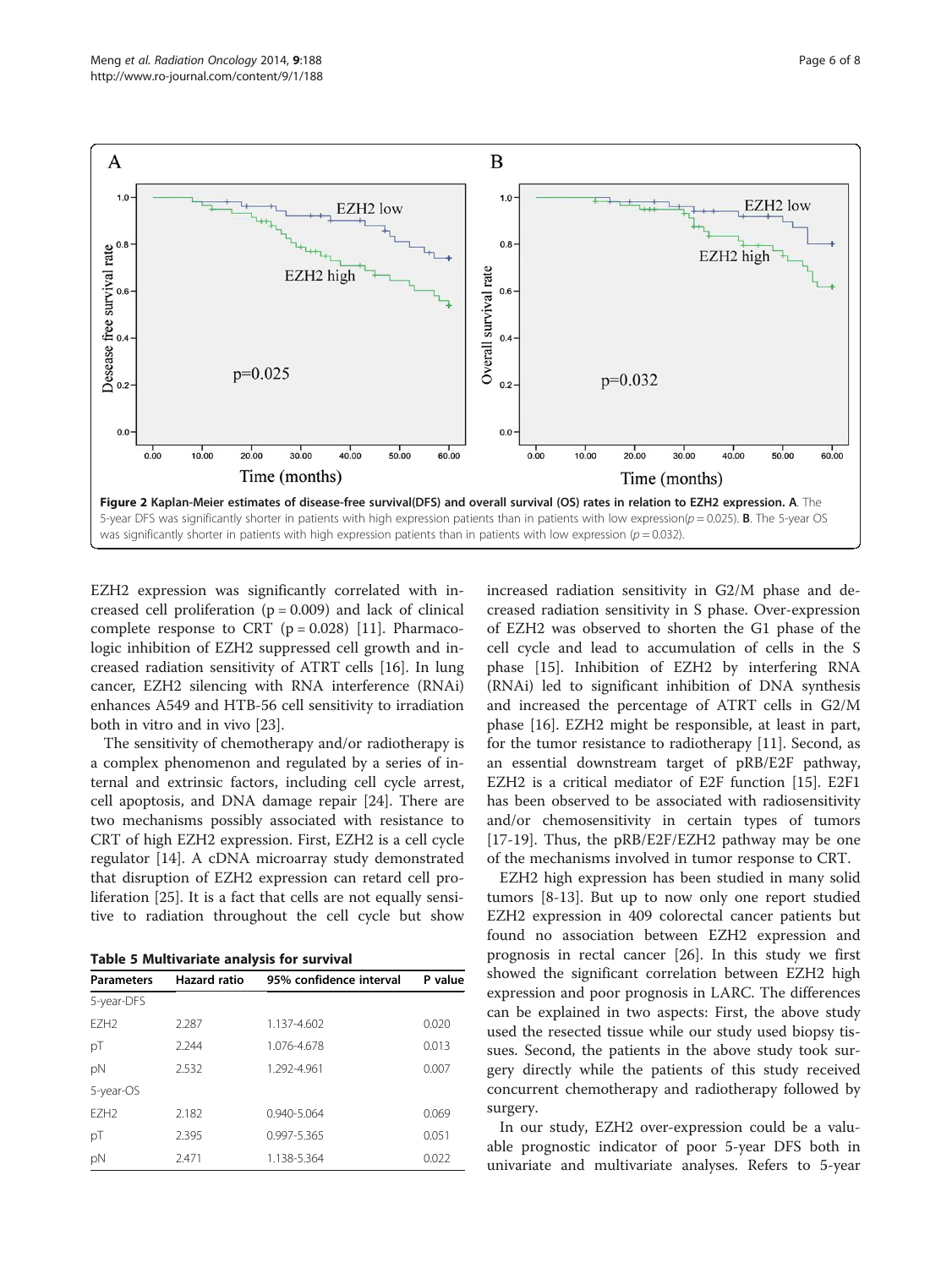<span id="page-6-0"></span>OS, in univariate analysis, EZH2 over-expression could predict poor outcome but there is no significant difference in multivariate analysis. Although the difference was not significantly, it still revealed a trend the EZH2 over expression showed shorter 5-year OS ( $p = 0.069$ ).

The similar results were also observed in other solid tumors [8-[13](#page-7-0)]. In metastatic prostate cancer, EZH2 upregulated oncogenes and loss of EZH2 inhibited the proliferation of cancer cells [8[,19\]](#page-7-0). In breast cancer, abnormally elevated EZH2 levels have been found to be highly correlated with tumor cell invasiveness and increased proliferation rates, poor prognosis [[27,28](#page-7-0)]. In ESCC, high expression of EZH2 was also observed to be an independent prognostic factor [\[11\]](#page-7-0).

The possible mechanisms underlying associations of high expression of EZH2 and the poor prognosis is very complexed. The functional consequence of increased EZH2 expression in cancer tissues includes the silencing of genes that promote differentiation and restrain proliferation [[29\]](#page-7-0). Currently, EZH2 has been found to function as a transcriptional repressor that silences an array of target genes, including more than 200 tumor suppressors [\[30\]](#page-7-0). In addition to its role as a transcriptional repressor, several studies have shown that EZH2 may also function in target gene activation [[31-33](#page-7-0)]. Furthermore, overexpression of EZH2 is involved in many signaling pathways, such as the pRB-E2F, PI3K/Akt, estrogen receptor and c-Myc signal transduction pathways [8,[15,25,27,34](#page-7-0)]. These results collectively, suggest that EZH2 high expression were significantly associated with tumor invasiveness and poor prognosis, the regulation of protein expression of EZH2 is quite complicated, and it may be a promising candidate for anti-cancer treatment.

#### Conclusion

In this study, we observed, for the first time, EZH2 expression in LARC could predict the response to nCRT. EZH2 high expression were significantly associated with shorter 5-year disease-free survival and 5-year overall survival in univariate analysis. However, some inherent limitations of this study might lead to biased results. First, the current study was a retrospective study and the number of patients in our study was limited. Second, the chemotherapeutic regimens were various, which could affect the tumor response to nCRT [\[35](#page-7-0)]. Third, for tumor heterogeneity, weather a biopsy is representative of the whole tumor need to be investigated. To further validate the role of EZH2 in rectal cancer, large consistent cohort studies are needed.

#### Abbreviations

LARC: Locally advanced rectal cancer; nCRT: Neoadjvant chemoradiotherapy; EZH2: Enhancer of zeste homologue 2; IHC: Immunohistochemistry; EGFR: Epidermal growth factor receptor; VEGF: Vascular endothelial growth factor; TNM: Tumor-node-metastasis; CEA: Carcinoembryonic antigen;

CT: Computed tomography; MRI: Magnetic resonance imaging; AJCC: American Joint Committee on Cancer; TME: Total mesorectal excision; TRG: Tumor regression grade; DAB: 3,3'-diaminobenzidine; OS: Overall survival; DFS: Disease free survival; SPSS: Statistical Product and Service Solutions; ESCC: Esophageal squamous cell carcinoma; ATRT: Atypical rhabdoid teratoid tumor; cT: Clinical tumor; cN: Clinical node status; pT: Pathological tumor; pN: Pathological node status.

#### Competing interests

The authors declare that they have no competing interests.

#### Authors' contributions

XM and ZH made equal contributions. They drafted the manuscript and carried out the immunohistochemistry. RW participated in the design of the study. YJ collected the materials of the patients. HL performed the statistical analysis. XX collected the patient materials. RF drafted the manuscript. KZ performed the statistical analysis. SJ and HY helped to collected the materials of the patients and draft the manuscript. JY conceived of the study, and participated in its design and coordination. All authors read and approved the final manuscript.

#### Acknowledgments

The work was supported by National Natural Science Foundation of China (No. 81301868) and by Shandong province science and technology development program (No. 2012YD18086 and 2012YD18053).

#### Author details

<sup>1</sup>Department of Radiation Oncology of Shandong Cancer Hospital and Institute, No. 440 Jiyan Road, Jinan, Shandong 250117, China. <sup>2</sup>Department of Radiology, Provincial Hospital Affiliated to Shandong University, Jinan, Shandong 250021, China. <sup>3</sup> Department of Medicine of Shandong Cancer Hospital and Institute, Jinan, Shandong 250117, China.

#### Received: 31 May 2014 Accepted: 18 August 2014 Published: 27 August 2014

#### References

- 1. Jemal A, Bray F, Center MM, Ferlay J, Ward E, Forman D: Global cancer statistics. CA Cancer J Clin 2011, 61:69-70.
- 2. van Gijn W, Marijnen CA, Nagtegaal ID, Kranenbarg EM, Putter H, Wiggers T, Rutten HJ, Påhlman L, Glimelius B, van de Velde CJ: Preoperative radiotherapy combined with total mesorectal excision for resectable rectal cancer: 12-Year follow-up of the multicentre, randomised controlled TME trial. Lancet Oncol 2011, 12:575–582.
- 3. Roh MS, Colangelo LH, O'Connell MJ, Yothers G, Deutsch M, Allegra CJ, Kahlenberg MS, Baez-Diaz L, Ursiny CS, Petrelli NJ, Wolmark N: Preoperative multimodality therapy improves disease-free survival in patients with carcinoma of the rectum: NSABP R-03. J Clin Oncol 2009, 27:5124–5130.
- 4. Sauer R, Becker H, Hohenberger W, Rödel C, Wittekind C, Fietkau R, Martus P, Tschmelitsch J, Hager E, Hess CF, Karstens JH, Liersch T, Schmidberger H, Raab R, German Rectal Cancer Study Group: Preoperative versus postoperative chemoradiotherapy for rectal cancer. N Engl J Med 2004, 351:1731–1740.
- 5. Kapiteijn E, Marijnen CA, Nagtegaal ID, Putter H, Steup WH, Wiggers T, Rutten HJ, Pahlman L, Glimelius B, van Krieken JH, Leer JW, van de Velde CJ, Dutch Colorectal Cancer Group: Preoperative radiotherapy combined with total mesorectal excision for resectable rectal cancer. N Engl J Med 2001, 345:638–646.
- 6. Collett K, Eide GE, Arnes J, Stefansson IM, Eide J, Braaten A, Aas T, Otte AP, Akslen LA: Expression of enhancer of zeste homologue 2 is significantly associated with increased tumor cell proliferation and is a marker of aggressive breast cancer. Clin Cancer Res 2006, 12:1168–1174.
- 7. Cardoso C, Mignon C, Hetet G, Grandchamps B, Fontes M, Colleaux L: The human EZH2 gene: genomic organization and revised mapping in 7q35 within the critical region for malignant myeloid disorders. Eur J Hum Genet 2000, 8:174–180.
- 8. Varambally S, Dhanasekaran SM, Zhou M, Barrette TR, Kumar-Sinha C, Sanda MG, Ghosh D, Pienta KJ, Sewalt RG, Otte AP, Rubin MA, Chinnaiyan AM: The polycomb group protein EZH2 is involved in progression of prostate cancer. Nature 2002, 419:624–629.